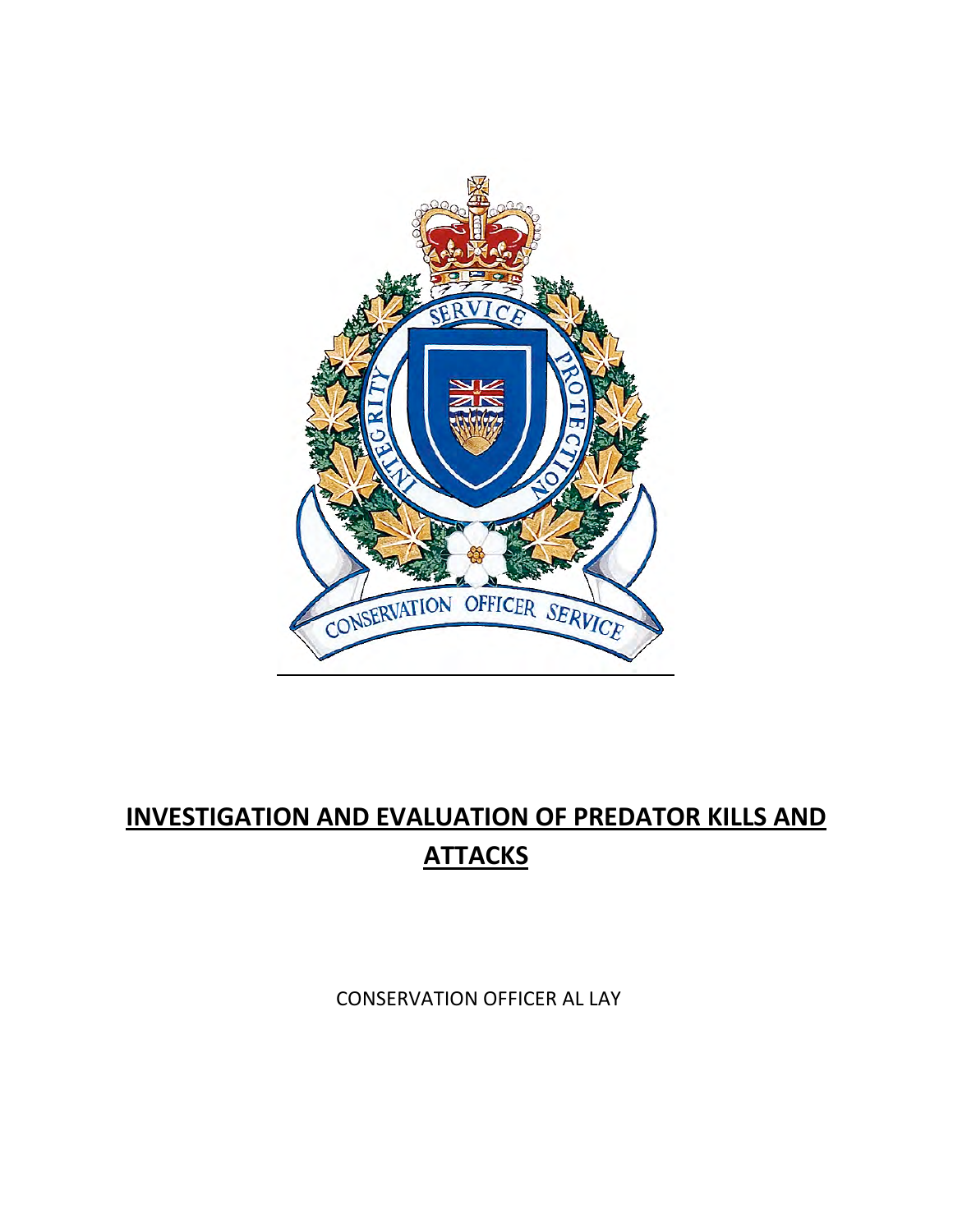This package contains basic information in regards to predator attacks, kills and feeding methods for the five main predators which reside within British Columbia and may prey on livestock. The five predators are Grizzly Bear, Black Bear, Cougar, Wolf and Coyote. This information will assist the Livestock Producer in determining which of the above predators may be responsible for damage caused.

### **WOLVES**

#### **Cattle/calves**

Being a pack animal wolves, will attack a single or a small number of animals at one time. The attacks are normally to the rear of the animal, where the wolf or wolves will tear at the upper hindquarter, rectum, or vulva. This will cause the prey animal to go into shock from blood loss, may travel a distance, lie down, stiffen and eventually succumb to the injuries. The wolves will follow the heavy scent trail left and begin to consume as long as the prey animal poses no threat.

Another method of attack is disembowelling, whereas the wolf/s will run beside the prey animal, bite into the flank area and pull the hide away from the stomach section, allowing the stomach, intestines to fall away.

Both these methods are common and very efficient for a pack animal. One or two wolves do most of the work resulting in a number of animals being able to feed.

Wolves attack this way to protect themselves, if a wolf is injured and unable to travel death is certain.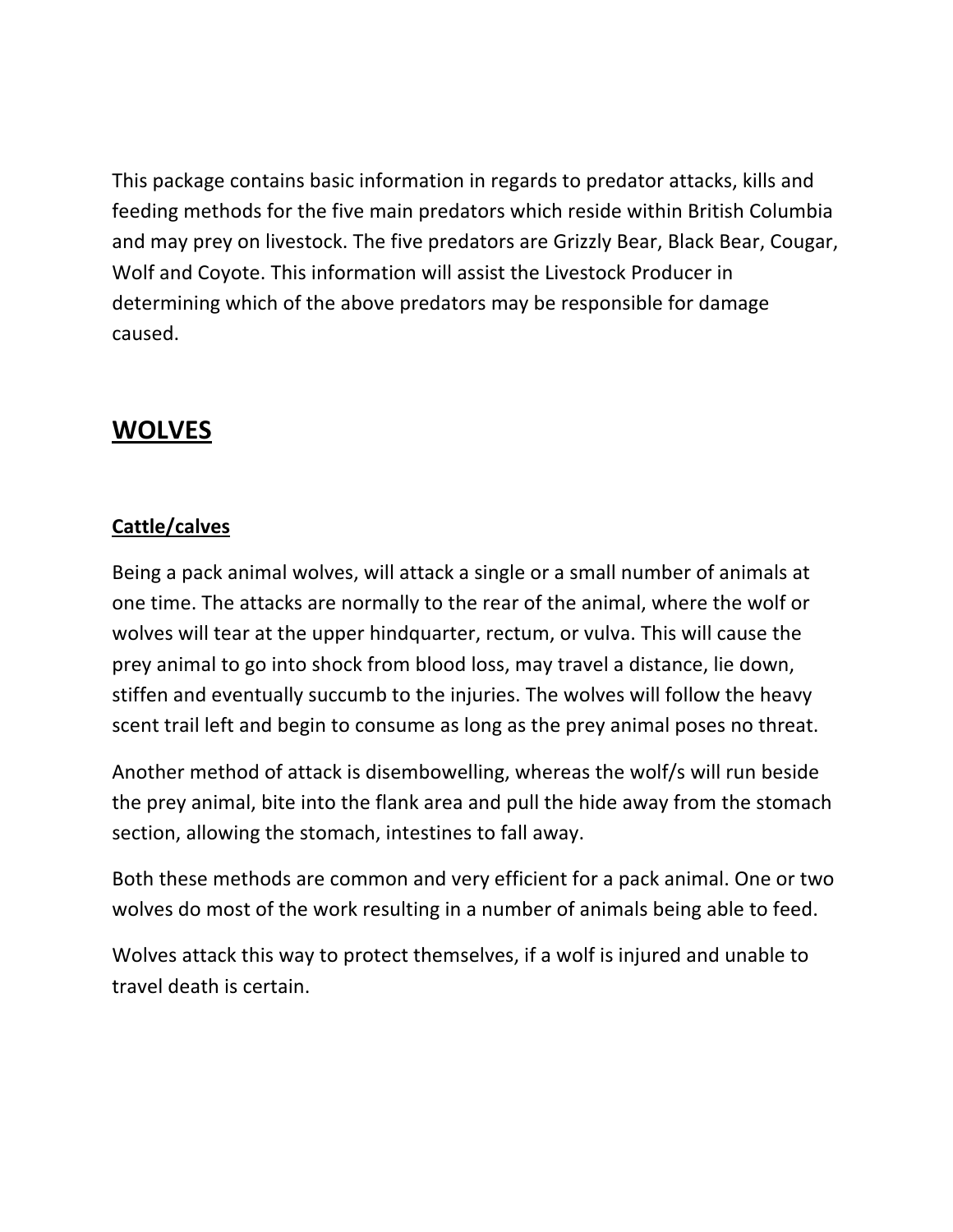#### Sheep/lambs

Due to a sheep herd usually being close to residences and human activity, wolves don't prey on sheep often.

When wolves do attack domestic sheep the same methods come into play, biting and lunging from the rear of the prey animal. If a wolf pack is involved bites to the top of the neck may be evident along with damage to the rear. Lambs may be bitten on top of the neck or back and carried away. In this case very little evidence is found. If a pack kills an adult sheep, consumption will be extensive. Carcass will be torn apart and spread over a large area, possibly all bones consumed as well. Wolves require 6 to 8 lbs of flesh a day to survive, gorging is common, once a wolf has fed heavily, may not feed again for days.

#### **POULTRY/PETS**

Again due to the close proximity to human activity these attacks are rare. Wolves may be aggressive towards domestic dogs, whether accompanied by humans or not.

AVERAGE CANINE SPACING - UPPER CANINE - 4.5 - 5.5 CMS

LOWER CANINE  $-3.0 - 4.0$  CMS

**CANINE DIAMETER - 1.0 -1.6 CMS**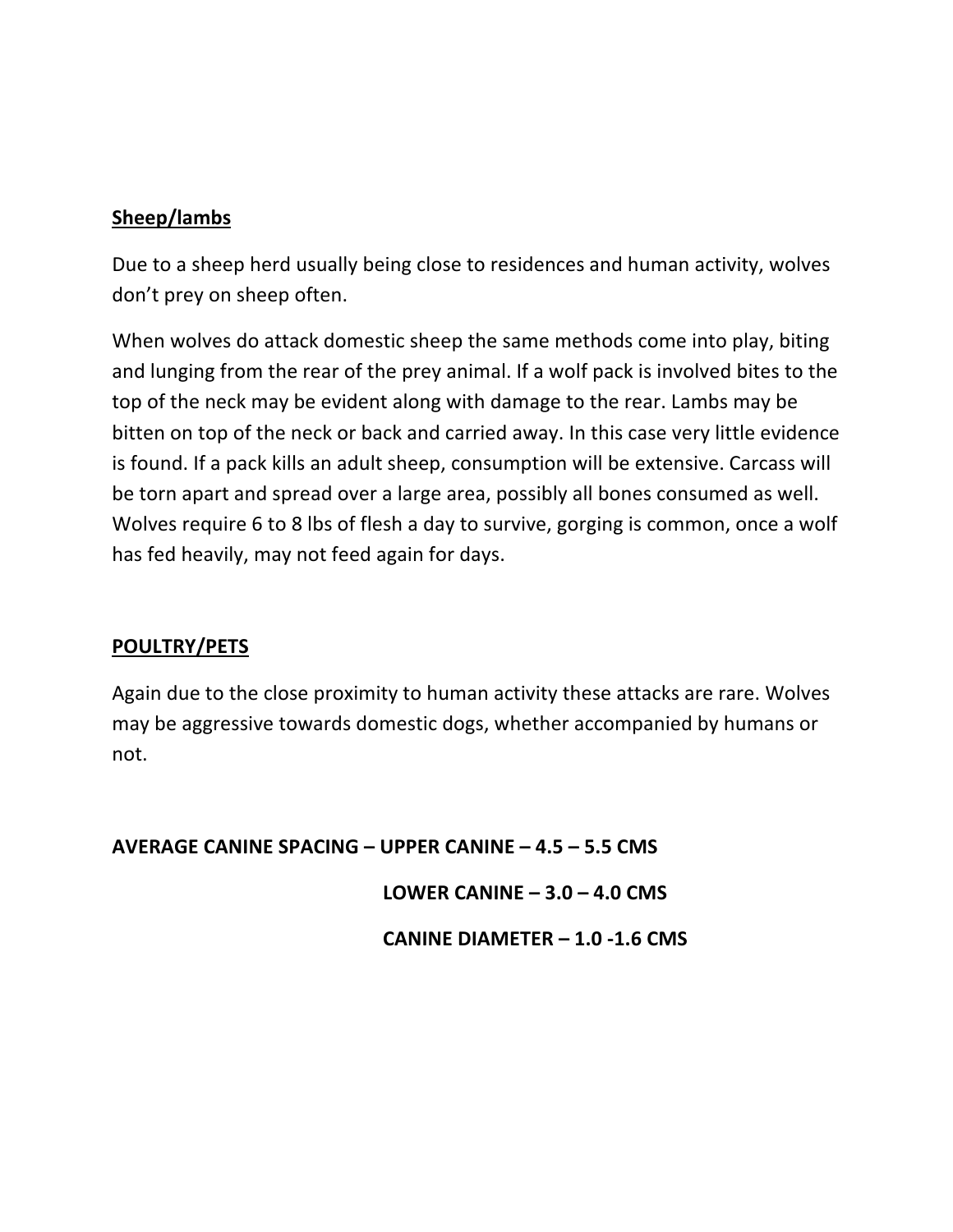#### **WOLF TRACK**

Wolf tracks are quite large, with the front paws being 1/5th larger than the hind foot. Wolves are very protective of their feet, resulting in the wolf's preference of travelling along roads, trails, or pathways.

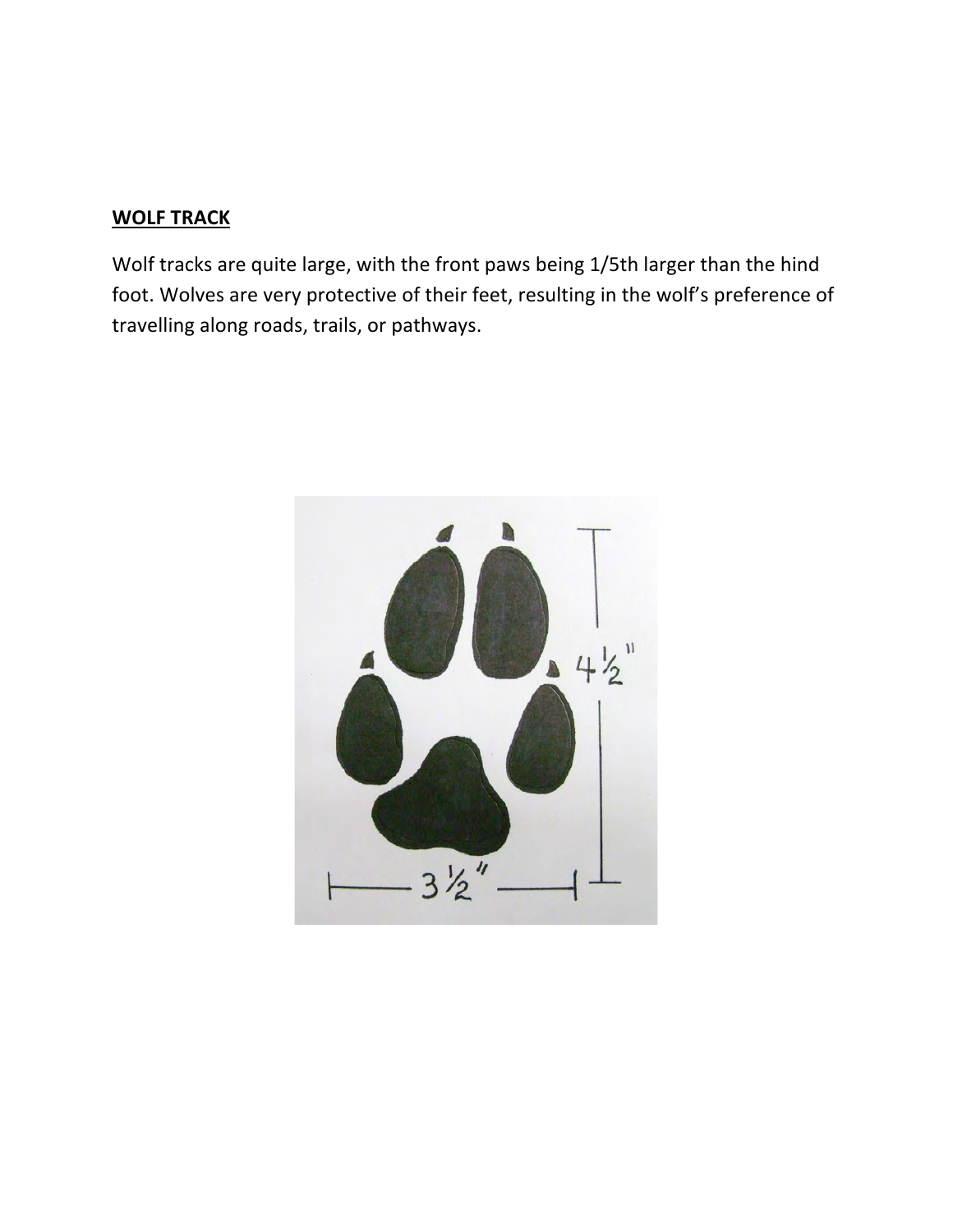## **COYOTES**

Coyotes are the most common predator found within British Columbia. Usually preys on smaller livestock, sheep, lambs, calves, poultry and pets. On rare occasion able to kill larger animals if conditions are right, (Cows calving).

Very human conscious, will soon loose fear of buildings, dogs, human activity.

Intelligent but wary will continue to kill in area of past reward.

Method of attack: Will give chase biting on hind legs of prey until such time as prey slows, then will attack the underside of neck, suffocating the prey or tearing out the throat. Will find numerous bite punctures on neck of prey, caused by coyote repositioning its grasp. Will also rip stomach hide of prey animal much like the wolf. Smaller prey will be dragged or carried off. Larger prey consumed on site. May find evidence of chase, on adult sheep, a wool trail found where coyote was giving chase and attacking. Attacks usually occur at night or at dawn and dusk.

Will consume entire kill, except for the larger bones, hide and paunch contents.

**AVERAGE CANINE SPACING – UPPER CANINE WIDTH – 2.0 – 3.5 CMS** 

**!!!!!!!!!!!!!!!!!!!!!!!!!!!!!!!!!!!!!!!!!!!!!!!!!!!!!!!LOWER!CANINE!WIDTH!–!2.3!–!2.8!CMS**

**!!!!!!!!!!!!!!!!!!!!!!!!!!!!!!!!!!!!!!!!!!!!!!!!!!!!!!!CANINE!DIAMETER!– .4!– .7!CMS**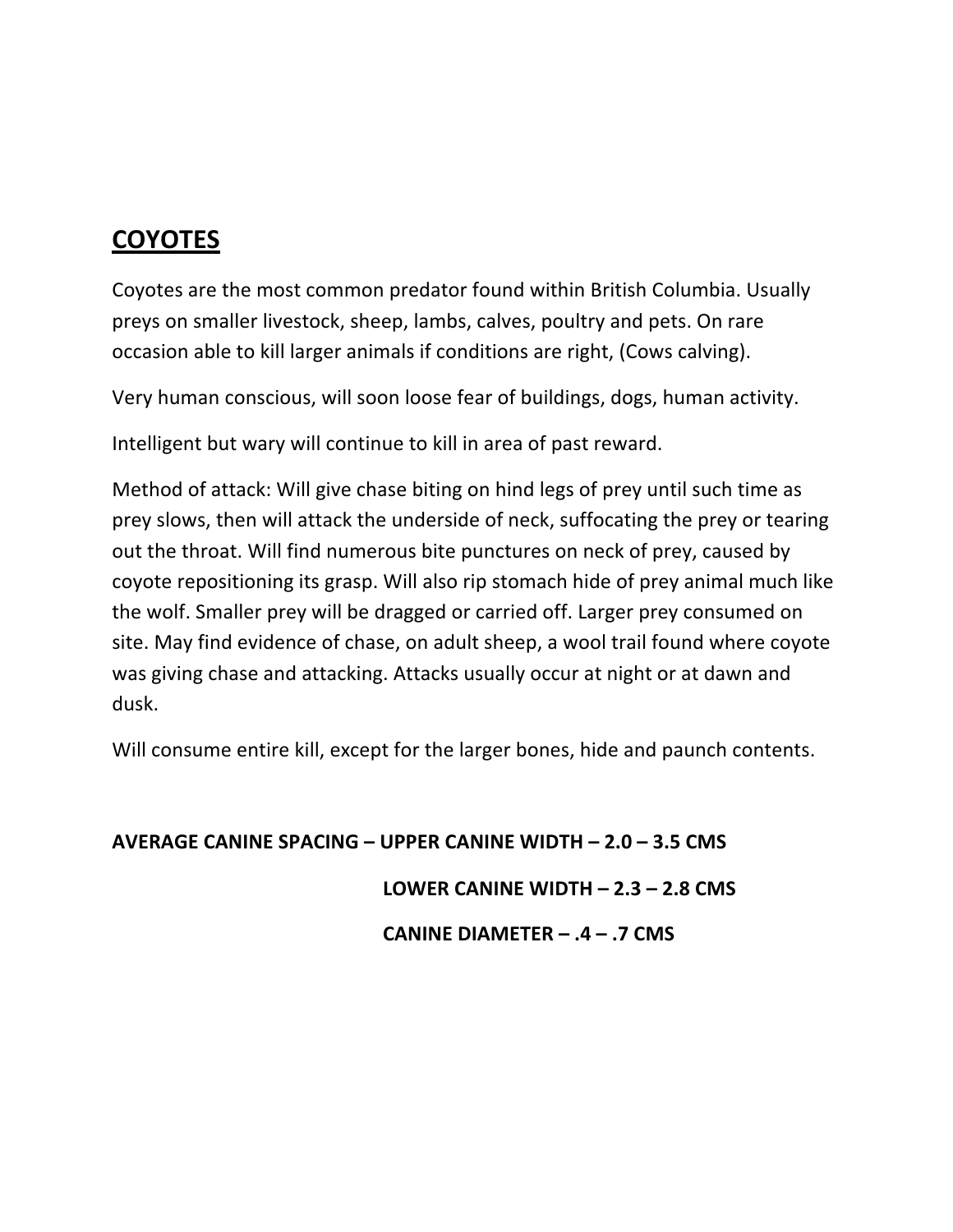# **COYOTE TRACK**

Like other canines the coyote front paws are larger than the rear. Coyotes like to travel field edges and trails where cover is available.

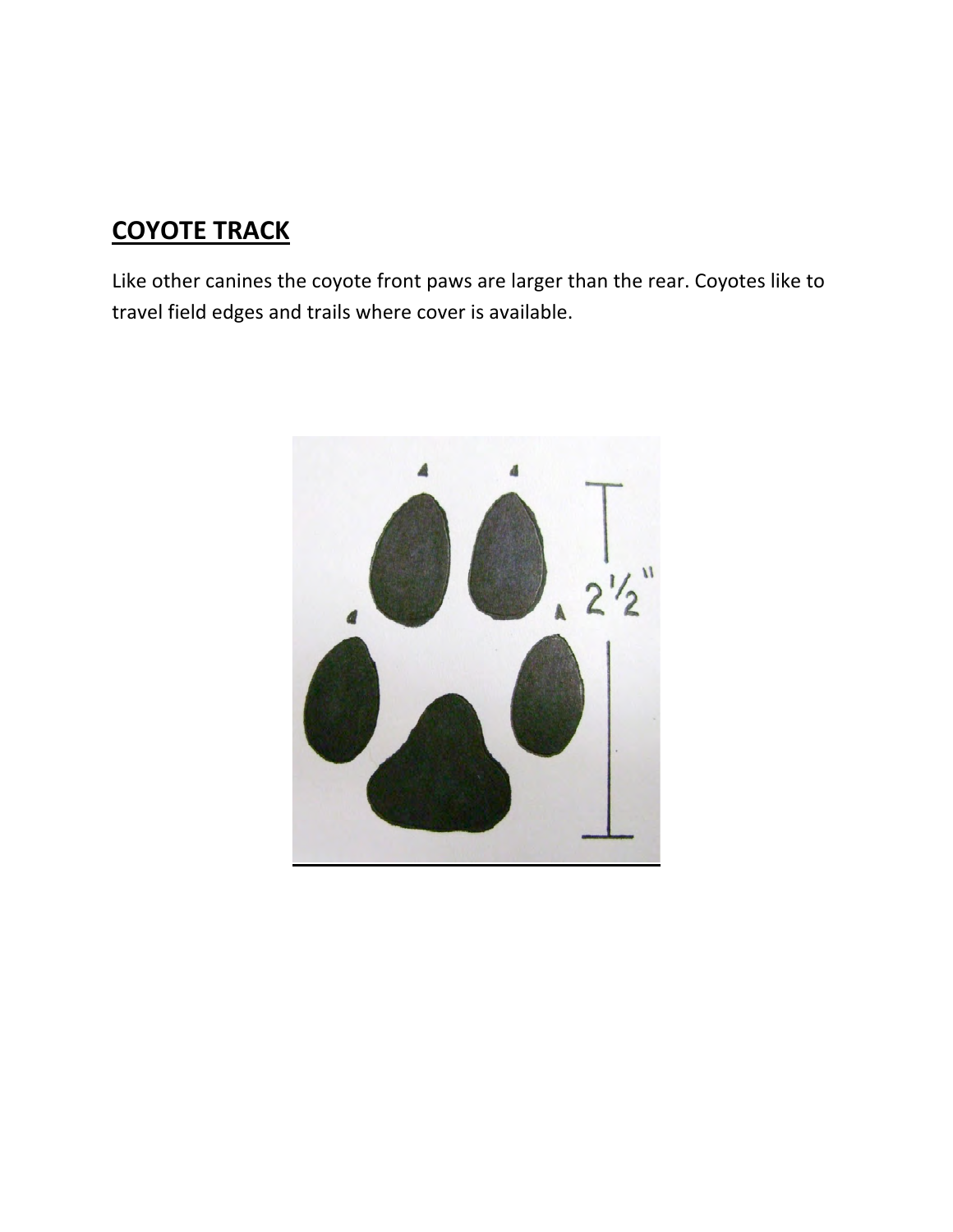## **COUGAR**

Cougar are very common within British Columbia, found throughout the Province.

Nocturnal and wary, but will become brazen when hunting or feeding. A very task oriented, focused animal, when locked onto a prey animal. Will lose all fear until kill is complete.

Will take any sized prey if available, horses, cattle, sheep, goats, pets are most common.

Attacks large prey usually on underside of neck, crushing the windpipe and puncturing the neck. With smaller prey cougar will usually attack the top of the neck, base of the skull or top of the skull. Kills are usually extremely fast with little struggle from the prey. First feeding by the cougar may be the blood escaping from the prey. Cougar may make multiple kills on sheep at one time, almost always at night, with little feeding on any but one, which will be dragged into cover and buried. Cougar are slow methodical hunters and feeders, may be at location of kill for days. While feeding cougar may lick away hair from hide of prey animal, hide may also appear cut with a smooth edge.

Usually all kills will be buried if cougar is returning, once carcass turns rancid cougar may abandon.

**AVERAGE CANINE SPACING – UPPER CANINE WIDTH – 3.8 – 5.7 CMS** 

**!!!!!!!!!!!!!!!!!!!!!!!!!!!!!!!!!!!!!!!!!!!!!!!!!!!!!!LOWER!CANINE!WIDTH!2.6!–!4.5!CMS**

**CANINE DIAMETER – 1.1 – 1.3 CMS**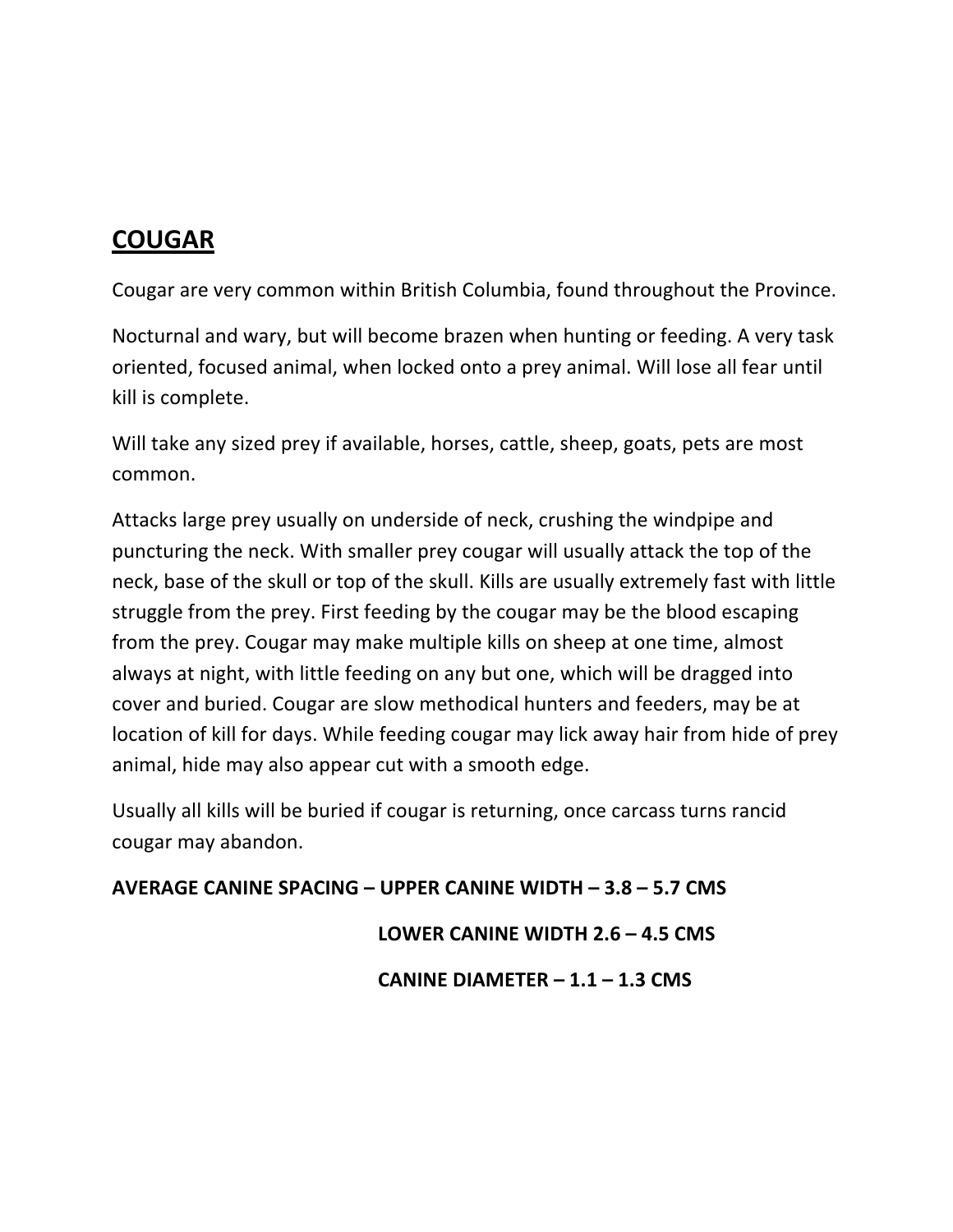### **COUGAR!TRACK**

Again cougar's front paws are larger than the rear. Tracks appear round in shape compared to canines, also no appearance of claw indications. Cougar will not extend their claws unless attacking an animal or while climbing. They have a distinctive three lobed center pad on paws which are evident in tracks.

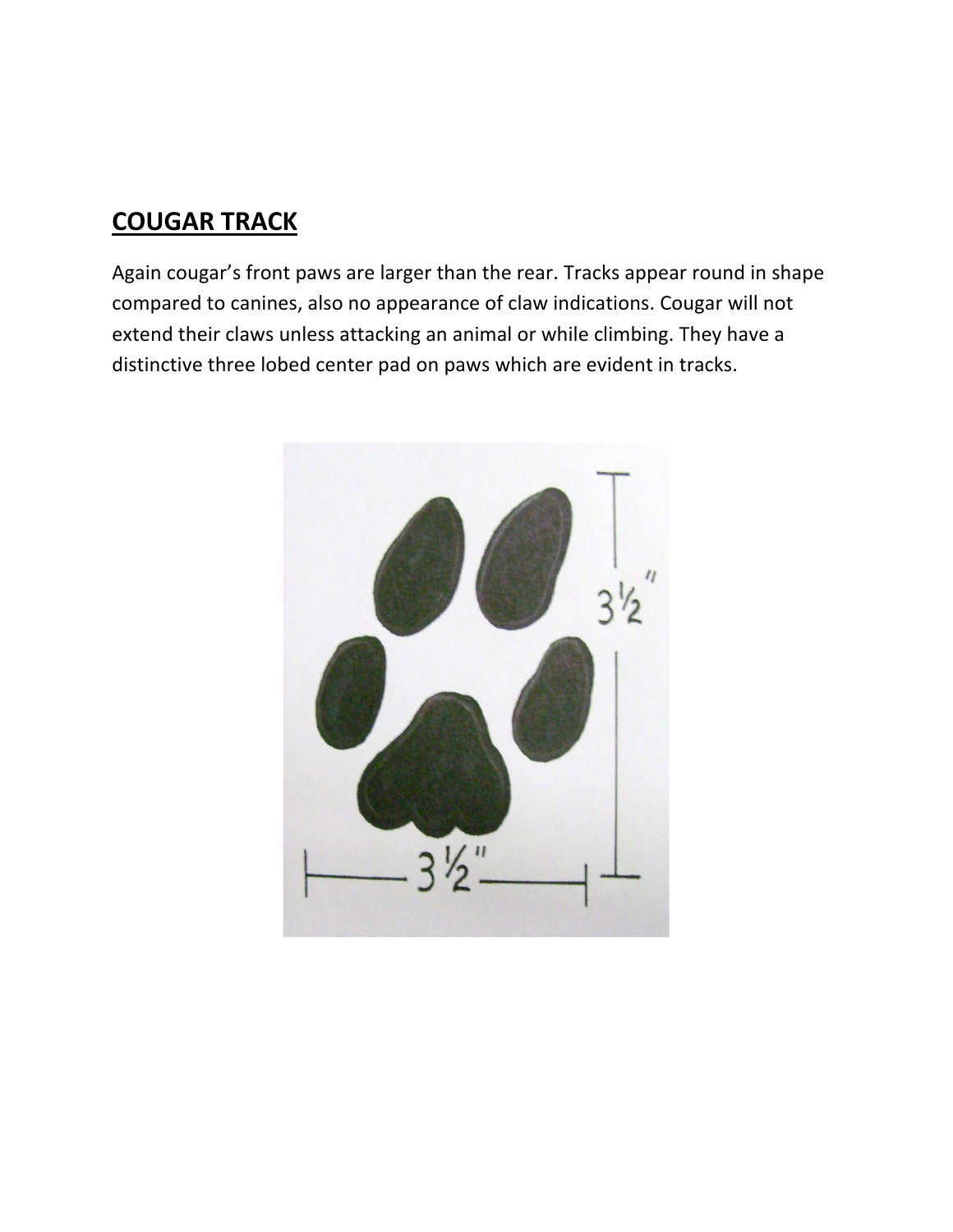### **BLACK!BEAR**

Black Bear are numerous throughout British Columbia. Through learned behaviour can become a very efficient predator on livestock. Will attack all sizes of prey, but usually prefers smaller animals such as young cattle, sheep, goats and swine are the most common. Very opportunists, if the prey is available will attempt to make a kill. Usually if the bear is a novice at attacking, a number of livestock will be maimed or injured. All bears are maulers when it comes to attacking and killing. They attempt to pull the prey down using their size and weight. Once the bear has hold of the prey, biting will take place above the withers along the spine. As long as the prey continues to move and struggle the attack will continue. Look for heavy disturbance around attack site. Final killing bites will take place on the upper neck of prey, which is evident with multiple bites and heavy damage to the spine.

Black Bear will carry or drag kills to cover and approximately  $10 - 15\%$  of the bears will semi-bury the kill. Will protect their kill aggressively, and consume all but the larger bones and hide. A portion of bears prefer to leave the carcass until it rots and will return to feed on maggots and waste. Carcasses that have been fed on may have the hide pulled down over the leg bones. Black Bear will consume 90% of the carcass if given the opportunity. Bears will also claim other predator's kills.

**AVERAGE CANINE SPACING – UPPER CANINE WIDTH – 5.5 -6.5 CMS** 

**!!!!!!!!!!!!!!!!!!!!!!!!!!!!!!!!!!!!!!!!!!!!!!!!!!!!!!LOWER!CANINE!WIDTH!–!4.5!–!5.5!CMS**

**CANINE DIAMETER – 1.5 – 1.9 CMS**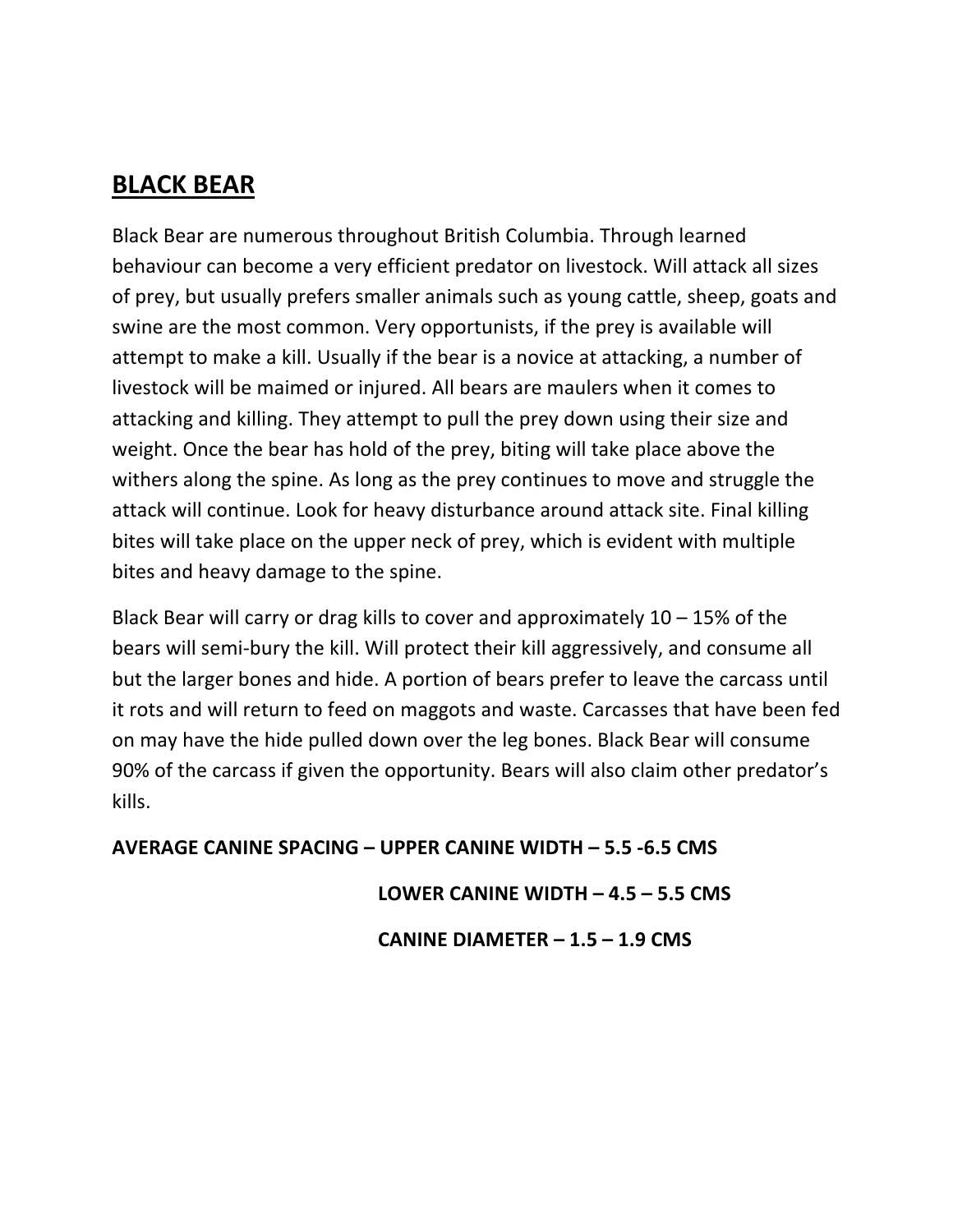### **BLACK BEAR TRACKS**

Black bear tracks have the appearance of human foot prints. In the right conditions the front bear tracks may have slight claw marks showing. Black Bear have small sharp claws on all four feet, which allows them to climb and grasp while attacking prey. Black Bear tracks unlike Grizzly Bear usually show a wedge indent shape on the hind foot.

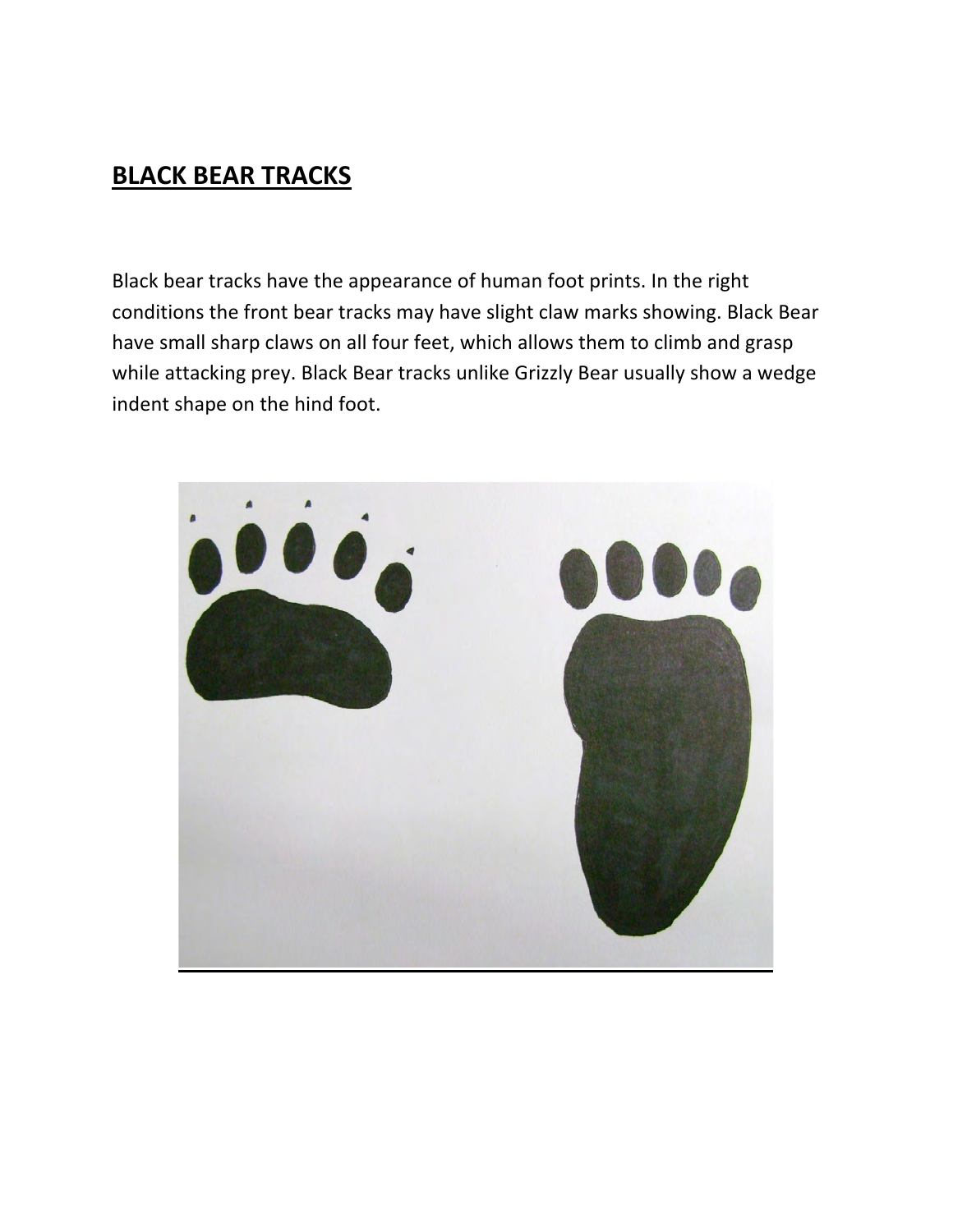### **GRIZZLY BEAR**

The Grizzly Bear is largest predator in British Columbia. Usually found in the more remote areas. Will prey on all sizes of livestock but prefers larger prey. Cattle, horses, sheep, goats are preferred. Like the Black Bear, Grizzly Bear are maulers which will attempt to bring the prey to the ground, using their weight and strength and biting at the same time. Grizzly Bear will continue to bite until such time the prey animal is dead. Usually Grizzly Bear kills will not have a definite kill bite, but will have multiple bites and heavy damage to the spine of the prey. Look for signs of struggle in area when large prey is taken. Grizzlies will carry or drag kills to cover and will most likely bury carcass extensively. Grizzly Bear will aggressively protect the kill until such time as it is totally consumed. Grizzly Bears will also claim other predator's kills and will consume if carcass is putrid and rotten.

#### **AVERAGE CANINE SPACING - UPPER CANINE WIDTH - 5.5 -6.5 CMS**

#### LOWER CANINE WIDTH  $-5.5 - 6.5$  CMS

CANINE DIAMETER  $- 2.1 - 2.6$  CMS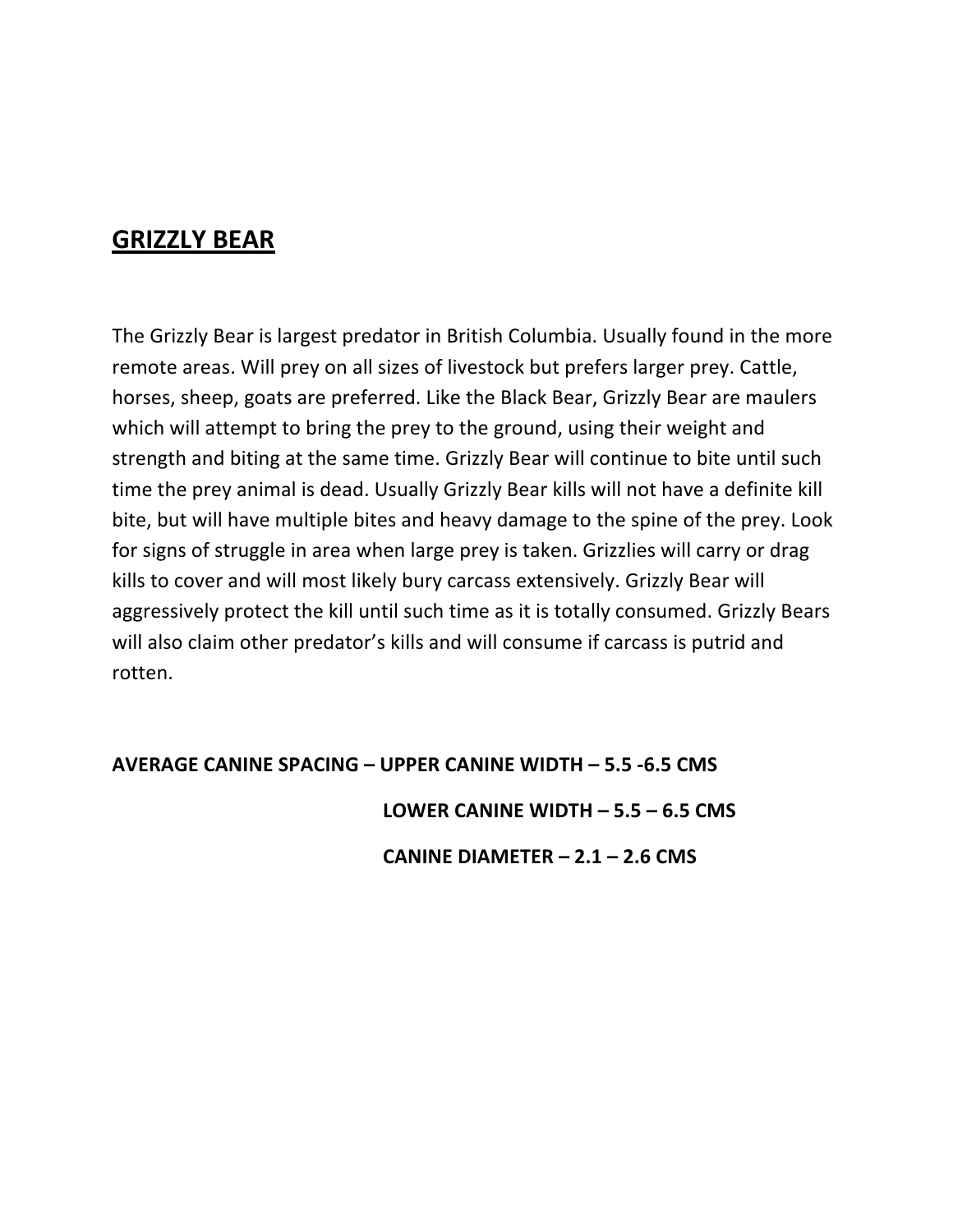### **GRIZZLY BEAR TRACKS**

Grizzly Bear like the Black Bear leave tracks that appear human like. Grizzly Bear tracks will usually have claw marks showing from their front paws. These claw marks may extent 3 to 4 inches in front of toe pad. Grizzly Bear also have the tendency to walk pigeon toed which will appear in tracks left. Due to their large dull claws and weight, majority of Grizzly Bear are unable to climb trees.